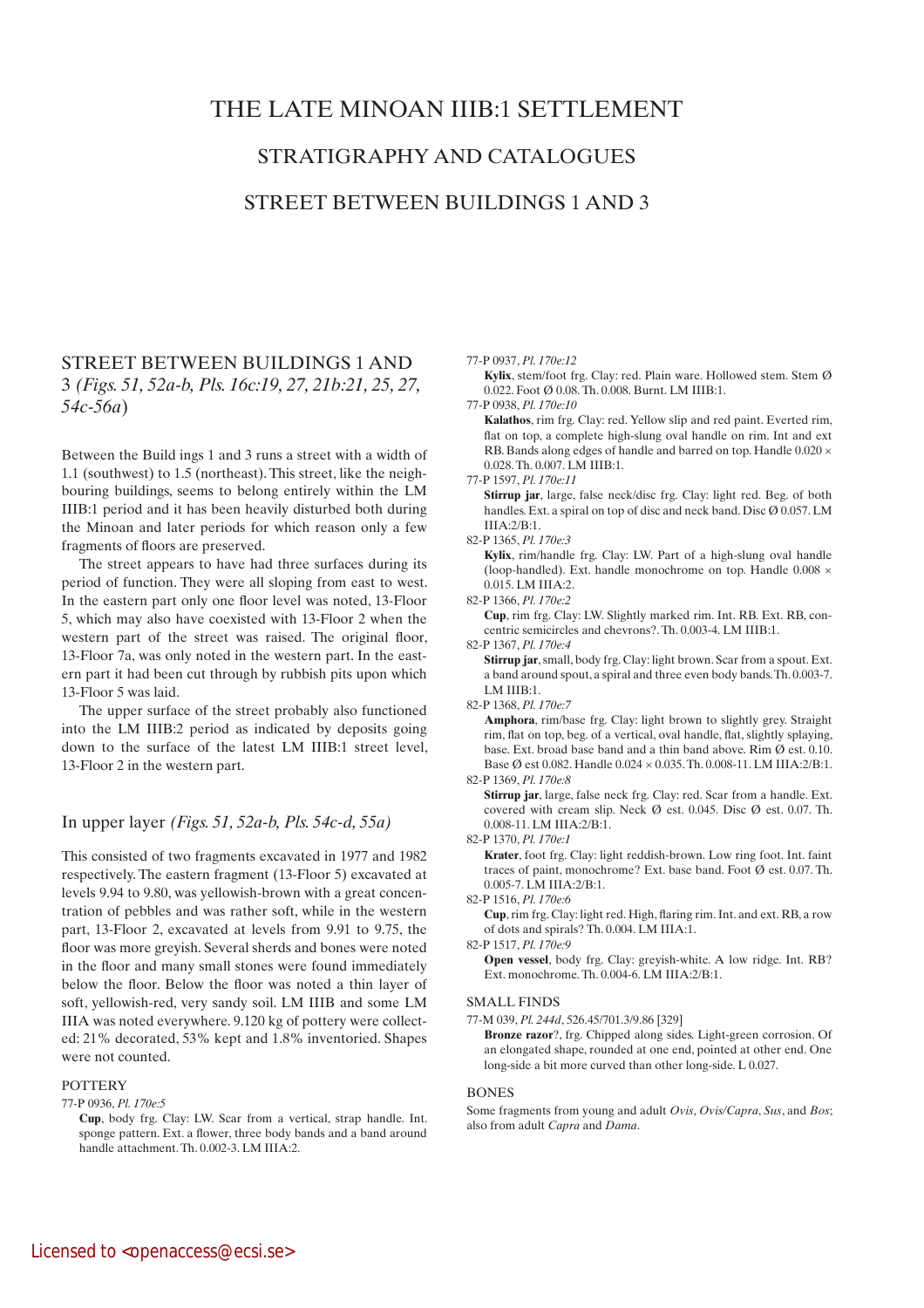## In middle layer *(Figs. 51, 52a-b, Pls. 55b*)

Two deposits are described here: the floor with its possible packing, and a large rubbish area in the eastern part which had destroyed the lower street floor (13-Floor 7a) and therefore stratigraphically must be younger than that floor.

13-Floor 5, excavated at levels 9.83/9.74 to 9.72/9.58, is greyish with many small pebbles, sherds and bones trodden into the surface. In the northern part from 523.5 to *c*. 524.3 two slab stones were noted (*Pl. 55b*). Immediately below the surface it becomes red-brown, sandy with some bits of charcoal. Below the floor was a soft, sandy, light greyish-brown layer with a lot of ash in parts, bits of charcoal and small stones. This part of the street was only partly preserved from *c*. 522 to 524.3.

The rubbish pit was excavated as two different pits on each side of a Venetian wall that destroyed the pit, but soil descriptions, stratigraphical position, and levels (from below floor-packing to *c*. 9.24) strongly indicate that they were part of the same pit, for which reason they have here been treated as one. The very western part of this pit was destroyed by a Venetian pit (*GSE* I, 142-143), *Fig. 52a*. In the eastern part the soil is simply described as soft brown with a few small stones while in the western part (*Pl. 21b:25*) it is described as soft, yellowish-brown, sandy soil with some small stones and bits of charcoal. In the eastern part the rubbish pit extended both east and north of the preserved part of 13-Floor 5, but not below the walls. Neither did the western part of this deposit go below the walls of the street, although the bottom was found at a level which was little lower than the bottom of 13-Wall 2. In the very southwestern part a small hard deposit was noted at level 9.35, reminiscent of a street surface. The rubbish pit should probably be connected to the large Rubbish Area Southeast.

In and immediately below the floors LM IIIB was noted and some earlier sherds, while the rubbish pit below contained mainly LM IIIA and B with a few earlier pieces, while a few intrusive later sherds were also noted. 56.935 kg of pottery were collected: 19% decorated, 56% kept and 2.0% inventoried. Shapes were not counted.

### **POTTERY**

*In and immediately below*:

#### 77-P 0524, *Pl. 171a:2*

 **Amphoroid krater**, body frg. Clay: LW. Ext. an octopus with dots above head. Th. 0.008. LM IIIB:1.

77-P 0537, *Pls. 95, 171a:1*

 **Kylix**, rim/body frgs. Clay: light yellowish-red with grey core. Slightly everted rim. Int. RB. Ext. RB and two thin bands between two broader. Rim Ø est. 0.18. Th. 0.005. Misfired. LM IIIB:1.

77-P 0539, *Pl. 171a:4*

 **Stirrup jar**, large, disc frg. Clay: light brownish-grey. Ext. bands along edges and a cross. Th. 0.005. LM IIIA:2/B:1.

77-P 1941/82-P 1606, *Pl. 171a:5*

 **Rhyton**, conical, body frgs. Clay: LW. Ext. one thin, a broad and four thin body bands. Ø est. 0.072-0.046. Th. 0.008-10. Burnt. LM  $IIIA:2/B:1$ .

77-P 1942, *Pl. 171a:3*

Lamp, handle frg. Clay: red. Plain ware. End part of a flat/oval handle roughly rounded at the end, one suspension hole. Handle 0.019 × 0.024. LM IIIA:2/B:1.

#### 82-P 1538, *Pl. 170f:2*

 **Amphoroid krater**, handle frg. Clay: light brown. Part of a broad, strap handle. Ext. band along edge and chevrons on top. Th. 0.012. LM IIIA:2.

82-P 1539, *Pl. 170f:1*

 **Cup**, rim frg. Clay: light brown. Everted rim. Int. RB. Ext. RB and concentric semicircles. Rim Ø est. 0.12. Th. 0.003. LM IIIA:2/B:1.

## 82-P 1540, *Pls. 111, 170f:3*

 **Minoan flask**, body frg. from central disc. Clay: light brownish-grey. Ext. iris cross? on central disc framed by three circular bands and a further band. Th. 0.005-6. LM IIIA:2.

82-P 1541, *Pl. 170f:4*

 **Kylix**, stem/foot frg. Clay: light brown. Plain ware. Hollowed stem. Stem Ø 0.027. Foot Ø est. 0.14. LM IIIB:1.

82-P 1605 (+77-P 0184; 77-P 0345), *Pls. 110, 170f:8*

 **Rhyton**, conical, full profile. Clay: LW. Everted rim, flat on top, a low ridge *c.* 0.015 below rim. Ext. filled semicircles on top of rim, broad RB a band below, panelled pattern: horiz. wavy bands framed by two vertical bands and vertical wavy border. Two thin and a broad body band. Rim Ø est. 0.12. Th. 0.005-8. LM IIIB:1.

82-P 1607, *Pl. 170f:7*

 **Bowl**, body frg. Clay: light reddish-brown. Int. monochrome. Ext. a hatched lozenge and a body band. Th. 0.004-5. LM IIIB:1.

82-P 1608, *Pl. 170f:5*

 **Stemmed bowl**, rim frg. Clay: light red with buff core, hard, fine. Short, rounded lip, a groove below, scar from a horiz. handle. Int. and ext. monochrome red. Th. 0.003-5. Myc IMP. FS 305. LH IIIB:1. 82-P 1609, *Pl. 170f:6*

Tankard, spout frg. Clay: red. Part of an open spout. Ext. bands along edges int. and ext. Th. 0.005-6. LM IIIB:1.

82-P 1610, *Pls. 119, 170f:9*

 **Tripod cooking pot**, rim frg. Clay: reddish-brown with grey core. Coarse fabric. High, flaring rim. Rim Ø est. 0.28-30.Th. 0.009-10. LM IIIA:2/B:1.

#### SMALL FINDS

77-S 018, *Pls. 224, 244e*, 524.00/700.50/9.70 [330]

 **Rock crystal**, completely pres., only slightly chipped at top. Worked into a prism-shape. Underside is rough and does not seem to have been worked. H 0.027. Ø at base 0.038. Cf. 77-S 019, below p. 121.

#### SHELLS

1 *Patella* – broken centre. 4 *Spondylus* – upper: hinge W 0.0245, fresh; lower: hinge W 0.034, fresh; one upper, one lower, two fresh, 2 MNI.

#### *Rubbish pit below*:

77-P 0296, *Pl. 171b:11*

 **Cup**, rim frg. Clay: light brown. Everted rim. Int. RB. Ext. RB and irregular wavy bands? Rim Ø est. 0.12. Th. 0.004. LM IIIA:2/B:1.

77-P 0297, *Pl. 171b:10*

 **Kylix**, upper stem frg. Clay: light red with light brown core. Hollowed stem. Ext. thin and broad bands. Stem Ø 0.034 (not middle) LM IIIB:1.

77-P 0298 (+77-P 1603), *Pls. 95, 171b:2*

 **Bowl**, rim/body frgs. Clay: light brown. Slightly marked rim, part of two horiz., roll handles. Int. monochrome. Ext. RB, isolated spirals and three thin body bands between two broader. Bands along edges of handle and bars on top, a band around handle section. Rim Ø est. 0.15. Th. 0.003-5. LM IIIB:1.

#### 77-P 0299, *Pl. 171b:6*

 **Cup**, rim frg. Clay: LW. Everted rim. Int. RB. Ext. RB and a flower. Rim Ø est. 0.16. Th. 0.004. LM IIIA:2/B:1.

77-P 0300, *Pl. 171b:9*

 **Bowl**, base/body frg. Clay: light brown. Flat base. Int. a large spiral at base. Ext. base band and a thin band above. Base Ø 0.04. Th. 0.003-6. LM IIIB:1.

77-P 0301 (+82-P 0171), *Pl. 171b:4*

 **Cup**, rim/body frgs. Clay: brown. Everted rim, pulled out for a rough spout. Int. RB. Ext. RB, tricurved arcs and two body bands pres. Th. 0.003. LM IIIA:2/B:1.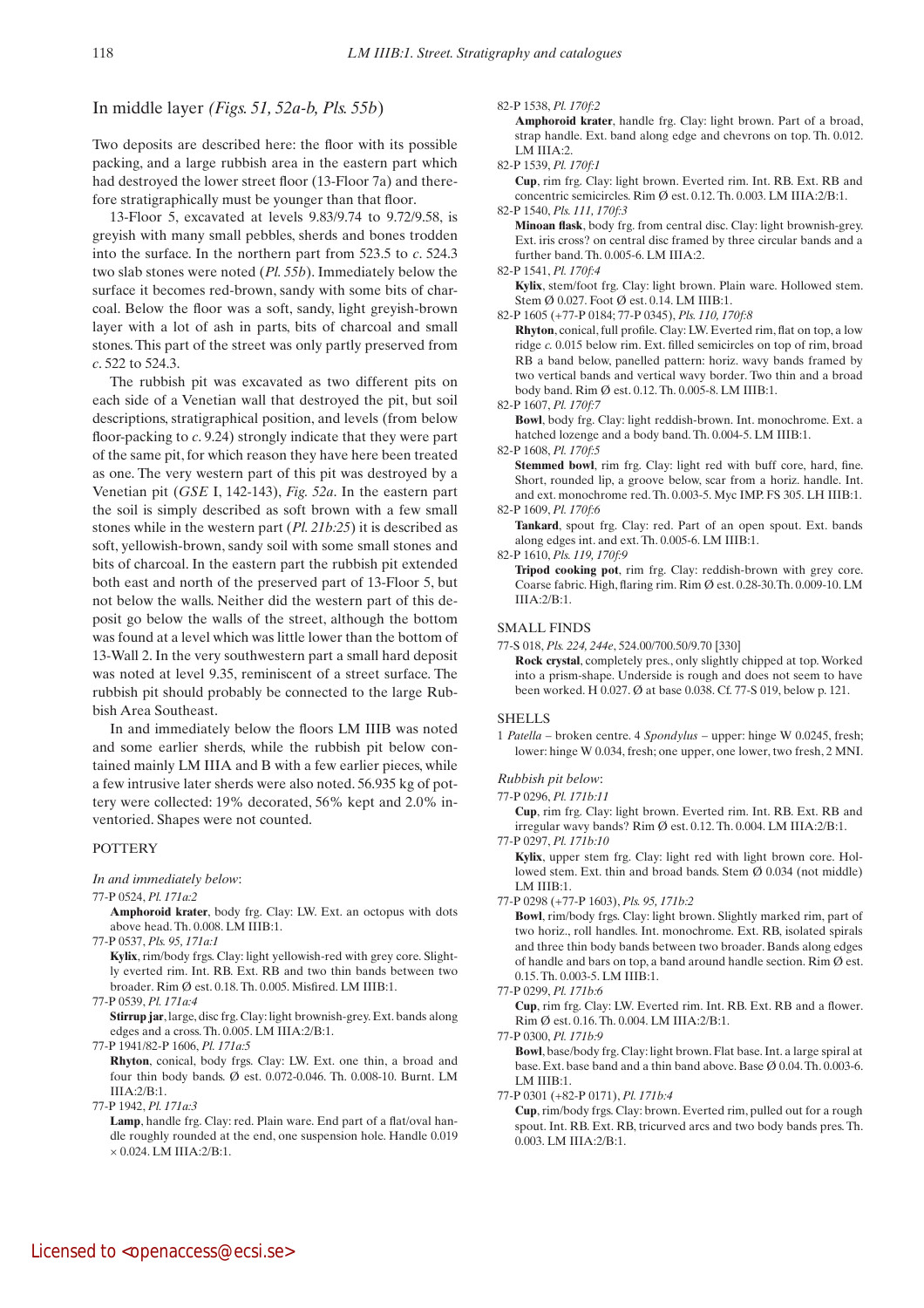#### 77-P 0302, *Pl. 171b:5*

 **Bowl**, rim frg. Clay: LW. Slightly marked rim. Int. RB. Ext. RB and a flower? Rim Ø est. 0.16. Th. 0.004. LM IIIB:1.

77-P 0303 (+77-P 1618), *Pls. 91, 171b:1*

 **Cup**, rim/body frgs. Clay: LW. Straight rim. Int. RB. Ext. RB, concentric semicircles and three body bands. Rim Ø est. 0.14. Th. 0.004. LM IIIB:1.

77-P 0304, *Pl. 171b:7*

 **Cup**, rim frg. Clay: light red. Yellow slip and reddish-brown paint. Everted rim. Int. RB. ext. RB and a flower. Rim Ø est. 0.14. Th. 0.003. LM IIIA:2/B:1.

77-P 0388 (+71-P 0388), *Pls. 92, 171c:1*

 **Cup**, rim/body frgs. Clay: LW. Ledged rim pulled out to form a rough spout. Int. RB and sponge pattern. Ext. RB, rows of irises, dots, quirk, dots and three body bands. Rim Ø est. 0.13. Th. 0.002-3. LM IIIA:2.

77-P 0389, *Pls. 93, 171c:15*

 **Footed cup**, two-handled, lower body and stem frg. Clay: LW. Int. a band around base. Ext. monochrome stem, a band above. Stem Ø 0.027. Th. 0.007-10. Burnt. LM IIIB:1.

77-P 0390, *Pl. 171c:7*

 **Cup**, rim frg. Clay: brown. Everted rim. Int. RB. Ext. a blob? and four body bands. Th. 0.004. LM IIIA:2/B:1.

77-P 0391, *Pls. 105, 171e:1*

 **Amphora**, rim/neck body frg. Clay: light brown. Everted, rounded rim, one complete, vertical, oval handle pres. Int. RB. Ext. RB, a wavy band on upper body and two body bands pres. Band along top of handle. Rim Ø est. 0.096. Handle 0.020 × 0.028. Th. 0.007. LM  $I I I R·1.$ 

## 77-P 0392, *Pl. 171e:4*

 **Storage jar**, body frg. Clay: light reddish-brown. Ext. filled circle with radiating strokes and a curved band. Th. 0.014. LM IIIA:2/B:1. 77-P 0393, *Pls. 93, 171c:9*

 **Cup**, miniature, rim frg. Clay: light brown. Straight rim. Int. monochrome. Ext. RB, a row of irises and a body band. Rim Ø est. 0.08. Th. 0.003. LM IIIB:1.

77-P 0454, *Pl. 171c:2*

 **Cup**, rim frg. Clay: LW. Everted rim. Int. RB. Ext. RB and alternating arcs. Th. 0.004. LM IIIA:2/B:1.

77-P 0455, *Pls. 96, 171c:5*

 **Kylix**, rim/body frg. Clay: LW. Everted, rounded rim. Int. RB. Ext. RB and hatched triangles and ovals? Rim Ø est. 0.17. Th. 0.003. LM IIIB:1.

77-P 0529, *Pl. 171d:9*

 **Rhyton**, conical, body frg. Clay: cream. Ext. horiz. rows of filled triangles framed by bands. Ø est. 0.048-0.040. Th. 0.008. LM IIIA:2/B:1. 77-P 0530, *Pls. 110, 171d:2*

 **Rhyton**, wide-mouthed, spout. Clay: LW. Ext. monochrome spout, a band above. Spout Ø 0.012. Th. 0.003-4. LM IIIA:2/B:1.

77-P 0531, *Pl. 171d:3*

 **Rhyton**, wide-mouthed, spout. Clay: light brown. Ext. monochrome spout and a band above. Spout Ø 0.013. Th. 0.004. LM IIIA:2/B:1. 77-P 0957, *Pl. 171d:1*

 **Cup**, body frg. Clay: light greyish-brown. Scar from a vertical, strap handle. Int. a band close to base. Ext. chevrons and multiple arcs, three body bands and a band around handle attachment. Th. 0.003-4. LM IIIA:2/B:1.

77-P 0973, *Pl. 171f:3*

 **Closed vessel**, body frg. Clay: LW. Ext. network with hatched lozenges. Th. 0.005. Burnt. LM IIIA:2/B:1.

77-P 0982, *Pl. 171c:14*

 **Kylix**, lower body and stem frg. Clay: buff, hard, fine. Base with a low dome underneath. Int. and ext. monochrome black. Stem Ø 0.023. Th. 0.004-5. Myc IMP. FS 264. LH IIIA/B:1.

77-P 1378, *Pl. 216a:4*

Pithos, four body frgs. with part of a vertical handle. Gravel-tempered fabric. Handle is ovoid in section with no swellings on the int. face (pres. L 0.063; W 0.035). Several neighbouring horiz. rfbs (surface covering) with crescent-shaped impressions, some regular others irregular (2A). Rfb interrupted by horiz. handle. Th. 0.020-16. W of rfb 0.027-30. MpL 0.26. Sec. burnt all over. Perhaps the same as 77-P 1678 (above, p. 50). LM III.

77-P 1555, *Pl. 171d:5*

 **Kylix**, stem/foot frg. Clay: LW. Hollowed stem. Ext. broad band at stem, a band below and a band along edge of foot. Stem Ø 0.021. Foot Ø est. 0.10. LM IIIB:1.

77-P 1557, *Pl. 171f:5*

 **Kylix**, rim/body frg. Clay: LW. Plain ware. Everted rim, a complete, vertical, strap handle. Rim Ø est. 0.16. Handle 0.004 × 0.018. Th. 0.003-4. LM IIIB:1.

77-P 1563, *Pl. 171f:6*

Lid, full profile. Clay: cream. Coarse fabric. Flanged lid. H 0.052. Rim Ø 0.142. Ø on top 0.14. Th. 0.006. LM IIIA:2/B:1.

77-P 1595, *Pl. 171d:4*

 **Kylix**, stem frg. Clay: LW. Hollowed stem. Ext. stem completely covered except for two thin reserved band at top. Stem Ø 0.027. LM IIIB:1.

77-P 1658, *Pl. 171f:2*

 **Closed vessel**, upper body frg. Clay: light greyish-brown. Ext. neck band, two wavy bands, chevrons and two wavy bands below. Th. 0.009. LM IIIA:2/B:1.

77-P 1662, *Pl. 171f:1*

**Stirrup** jar, large, upper body frg. Clay: reddish-brown to grey. Part of a vertical, strap handle, scar from spout and false neck. Ext. band around handle, spout and false neck, a flower and two body bands. Handle 0.012 × 0.025. Th. 0.005-7. LM IIIA:2/B:1.

77-P 1667, *Pl. 171d:7*

 **Amphoroid krater**, body frg. Clay: LW. Ext. zigzag with irises framed by wavy bands and two body bands. Th. 0.007-8. LM IIIA:2/B:1.

77-P 1669 (+82-P 0706), *Pls. 104, 171d:6*

 **Jug** (ewer), rim/neck frg. Clay: greyish-brown. Everted rim, flat on top somewhat sloping ext. Scar from a strap, vertical handle. Int. monochrome. Filled semicircles on top of rim. Ext. a thin and a broad band, a row of S's framed by two thin bands. Rim Ø est. 0.12. Th. 0.007. LM IIIA:2.

77-P 1670, *Pl. 171f:4*

 **Closed vessel**, body frg. Clay: light brown. Ext. running spirals. Th. 0.004-5. LM IIIA:2.

77-P 1697, *Pl. 215f:17*

Pithos, body frg. Gravel-tempered fabric. Horiz. neighbouring rfbs, surface covering, with crescent-shaped impressions (2A). Th. 0.013- 17. W of rfb 0.028. MpL 0.112. Rfbs damaged. Perhaps the same as 78-P 0088 (Vol. V) and 78-P 0494 (*GSE* II, 59). LM III.

77-P 1705, *Pl. 171c:10*

 **Closed vessel**, body frg. Clay: reddish-brown. Ext. four, slightly curved, vertical bands and a body band. Max. body Ø est. 0.08. Th. 0.005-6. LM IIIA:2/B:1.

77-P 1706, *Pl. 171b:12*

 **Cup**, rim frg. Clay: LW. Ledged rim. Ext. RB, zigzag and vertical band close to handle section. Rim Ø est. 0.13. Th. 0.003. LM IIIA:2. 77-P 1709, *Pls. 119, 171e:2*

 **Cooking jar**, rim/neck frg. Clay: light red with grey core. Coarse fabric. High, straight rim. Rim Ø est. 0.13. Th. 0.004-7. Burnt. LM IIIA:2/B:1.

77-P 1710, *Pl. 171c:6*

 **Cup**, handle. Clay: LW. A complete, vertical, strap handle. Int. RB. Ext. RB, bands along the edges of handle, a band around the handle section and three thin body bands. Handle  $0.005 \times 0.015$ . Th. 0.002-3. LM IIIA:2/B:1.

 **Bowl**, shallow, rim/body frg. Clay: LW. Plain ware. Everted rim. Rim Ø est. 0.20. Th. 0.004. LM IIIA:2/B:1.

77-P 1713, *Pls. 111, 171c:17*

 **Incense burner**, body of container frg. Clay: LW. Part of lower body, base broken off. Ext. a wavy band and a base band. Ø est. 0.06. Th. 0.004-6. Base th. 0.002. LM IIIA:2/B:1.

77-P 1714, *Pl. 171e:5*

 **Kylix**, rim frg. Clay: cream to light brown. Plain ware. Everted rim, a complete, high-slung, roll handle (loop-handled). Handle 0.010 × 0.013. Th. 0.004. LM IIIA:2.

77-P 1716, *Pl. 171c:16*

 **Stirrup jar**, large, spout frg. Clay: light brown. A small knob below the rim. Ext. RB and neck band. Rim Ø est. 0.05. Th. 0.004-6. LM III $A \cdot 2$ 

<sup>77-</sup>P 1711, *Pl. 171e:6*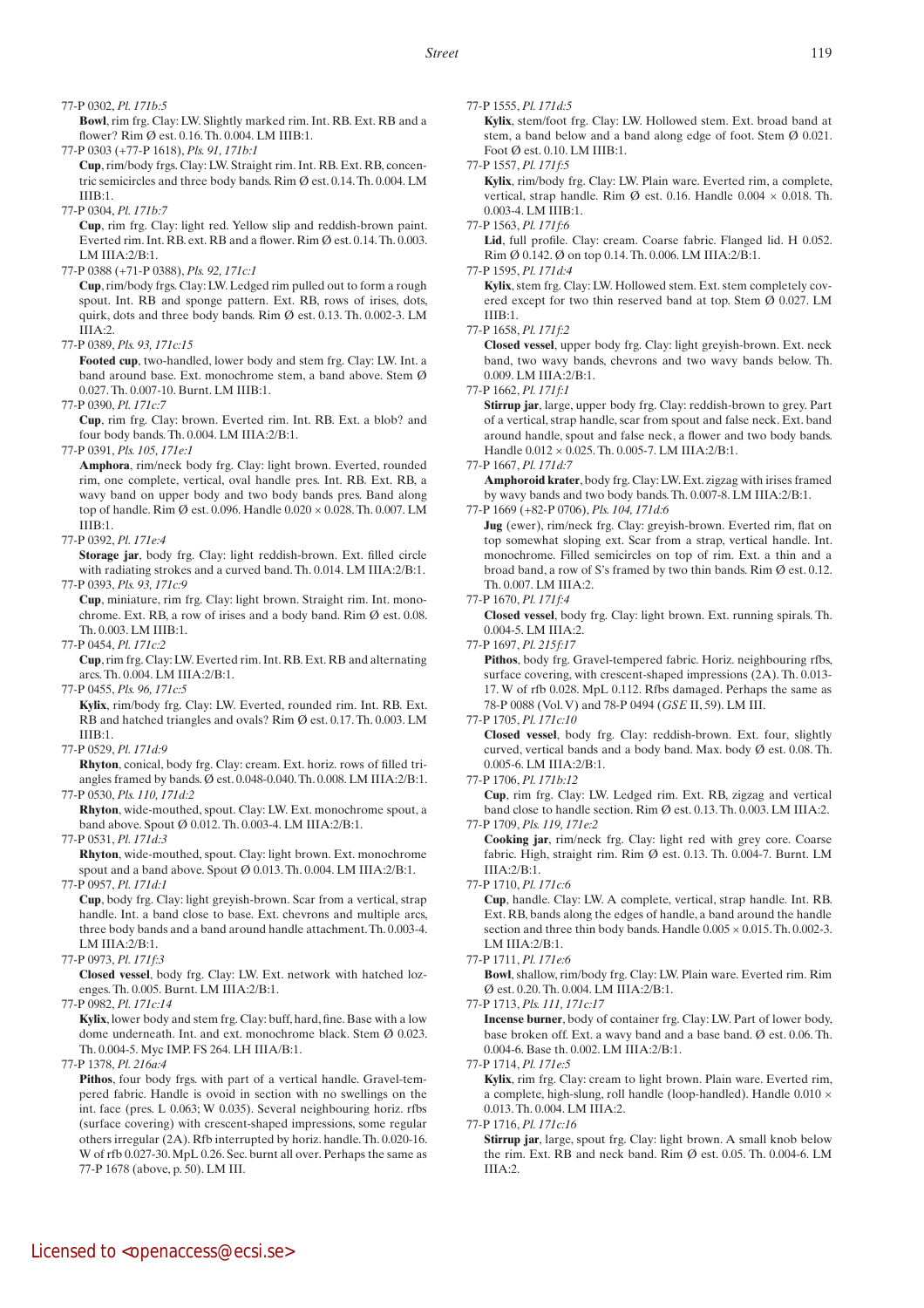

#### 77-P 1721, *Pl. 171c:13*

 **Kylix**, lower body/stem frg. Clay: LW. Solid stem. Int. a spiral. Ext. two bands on lower body, broad band on upper stem. Stem Ø 0.031 (not middle). Th. 0.007. LM IIIB:1.

#### 77-P 1786, *Pls. 91, 171c:4*

 **Cup**, rim frg. Clay: LW. Everted rim. Int. RB. Ext. RB, shell chain framed by wavy bands and a body band. Rim Ø est. 0.14-15 (uneven). Th. 0.003. LM IIIA:2/B:1.

#### 77-P 1794, outside j. 77-P 1803, *Pl. 171c:3*

 **Cup**, rim frg. Clay: LW. Ledged rim. Int. RB. Ext. RB and panelled pattern: horiz. wavy bands framed by vertical bands. Th. 0.003. LM IIIA:2.

#### 77-P 1810, *Pl. 171d:8*

 **Closed vessel**, body frg. Clay: light grey. Yellow slip and red-brown paint. Ext. alternating hatched triangles, a broad body band framed by two thinner. Th 0.006-8. LM IIIA:2/B:1.

#### 77-P 1943, outside j.

77-P 1944 (+82-P 0134), *Pl. 171c:8*

 **Cup**, body frgs. Clay: cream. Ext. alternating arcs. Th. 0.003. LM IIIA:2/B:1.

77-P 1945, *Pl. 171c:12*

 **Stirrup jar**, small, spout frg. Clay: light reddish-brown. Int. RB. Ext. RB, a band on mid-neck and a neck band. A band around spout/ handle section and curved bands. Spout Ø est. 0.027. Th. 0.004-5. LM IIIB:1.

77-P 1946, *Pl. 171c:11*

 **Closed vessel**, body frg. Clay: light red to buff, hard, fine. Ext. four thin body bands and a broader further down on body. Th. 0.003-4. Myc IMP. LH IIIA: 2/B: 1.

#### 77-P 1947, *Pl. 171e:3*

 **Closed vessel**, body frg. Clay: light red to buff, hard, fine. Ext. scale pattern. Th. 0.004-5. Myc IMP. LH IIIA:2/B:1.

#### 77-P 2112, *Pl. 216c:8*

 **Pithos**, eight body frgs. Gravel-tempered fabric. Thick burnt slip ext. Four horiz. neighbouring rfbs with large finger impressions (1A). Th. 0.014-21. W of rfb 0.030. MpL 0.260. Joint to one large piece + another small piece. LM III.

#### 77-P 2113, *Pls. 213, 215c:3*

 **Pithos**, rim frg. Gravel-tempered fabric. Rounded ovoid, almost straight rim. Th. 0.080-25. Est. rim Ø 0.56. MpL 0.200. LM III.

#### 77-P 2143, *Pls. 124, 172a:3*

Stand, body frg. Clay: red with thick grey core. Coarse fabric. Part of two round openings. Ø est. 0.26. Th. 0.015-20. LM IIIB:1.

#### 82-P 1496, *Pl. 172a:2*

 **Bowl**, shallow, large, rim frg. Clay: red. Plain ware. Everted rim, flat on top, a complete horiz. handle along rim. Rim Ø est. 0.35. Handle  $0.013 \times 0.017$ . Th.  $0.004$ . LM IIIA:2/B:1.

82-P 1498, *Pl. 172a:1*

 **Closed vessel**, body frg. Clay: light brown. Ext. a curved band and three body bands. Th. 0.006-9. Burnt int. LM IIIA:2/B:1.

#### 82-P 1499, *Pl. 171d:10*

 **Closed vessel**, body frg. Clay: light brown. Ext. below a band, filled connected hanging semicircles, a thin and a broad body band below. Th. 0.005-7. LM IIIA:2/B:1.

#### 82-P 1524, *Pl. 171b:3*

 **Cup**, base frg. Clay: LW. Flat base. Int. a spiral at base. Ext. base band and a thin band above. Base  $\emptyset$  est. 0.045. Th. 0.004-5. LM IIIB:1.

#### 82-P 1525, *Pl. 171b:8*

 **Cup**, rim frg. Clay: LW. Everted rim, scar from a vertical handle from rim. Int. RB. Ext. RB, hatched lozenges? framed by wavy bands. Th. 0.003-4. LM IIIA:2/B:1.

#### Intrusive sherds

77-P 0456 (see *GSE* I, 78).

77-P 1847 (see *GSE* I, 78).

Fig. 51. LM IIIB:1 Street, plan with distribution of finds.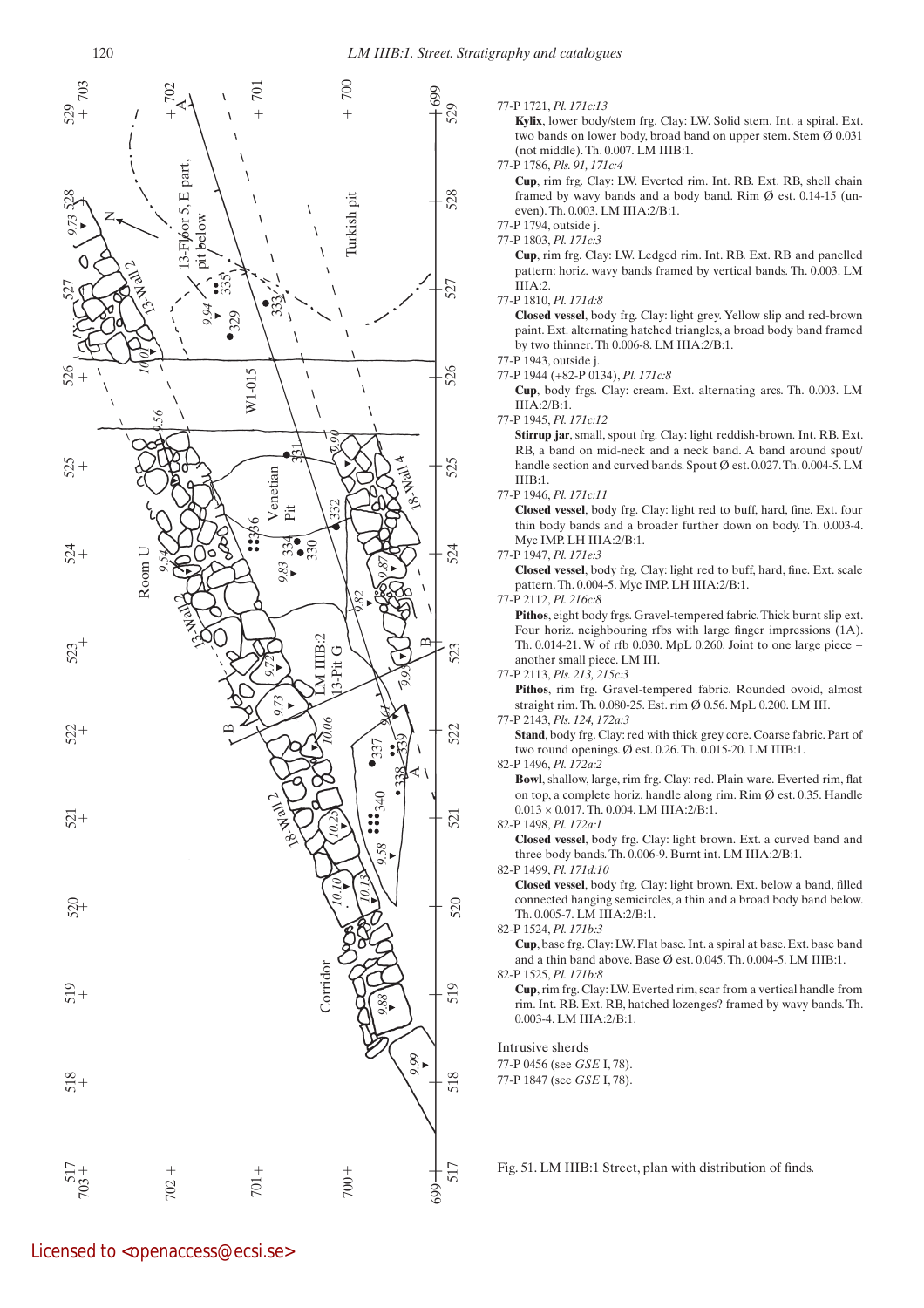



## LM I

82-P 1495, **Closed vessel**; 82-P 1497, **Jar**; 82-P 1644, **Open vessel**.

### Outside joins

- 77-P 0298 to 77-P 1603, *GSE* I, 167.
- 77-P 0301 to 82-P 0171, *GSE* I, 108.
- 77-P 0303 to 77-P 1618, *GSE* III, 122.
- 77-P 0388 to 71-P 0388, north of Buildings 1 & 2, north of Room H, p. 192.
- 77-P 1669 to 82-P 0706, Building 3, 18-Pit F, p. 116.
- 77-P 1794 to 82-P 0376, LM IIIA:2, Rubbish Area Southeast, 13-Pit K, ll, p. 222.
- 77-P 1943 to 84-P 1064, LM IIIA:2, Rubbish Area Southeast, 20-Pit K/N, p. 232.
- 77-P 1944 to 82-P 0134, *GSE* I, 106.
- 82-P 1605 to 77-P 0184, *GSE* I, 83.
- 77-P 0345, *GSE* I, 203.

## SMALL FINDS

- 77-M 045, *Pl. 244g:1*, 525.1/700.7/9.26 [331]
	- **Bronze**, frg. Green corrosion with grey veins. Two frgs. of bronze pin/pins or the like. Longest frg. L 0.028. Ø 0.002. Shortest frg. L 0.023. Ø 0.001.
- 77-M 046, *Pls. 221, 244g:2*, 524.3/700.15/9.29 [332]

 **Bronze pendant**. Of a flat axe-shape with loop pres. Corroded and cracked. L 0.046. Th. 0.005.

77-TC 110, *Pls. 218, 244g:3* [333]

 **Figurine**, possibly a figurine of the Hollow Psi-type. Upper part of hollow body. Frg. condition. Start of one arm pres. Reddish-brown clay, hard with some grits. Light brown slip. Reddish-brown paint, lustrous, worn and flaking. Horiz. bands framed by vertical lines. H 0.033. W 0.044. Th. of wall 0.007.

- 77-S 019, *Pl. 244g:4,* 524.2/700.5/9.31 [334]
	- **Rock crystal**, frg. Part of rock crystal worked into a prism-shape. Underside is rough and does not seem to have been worked. H 0.041. Ø at base 0.025. Cf. 77-S 018, above p. 118.

## OBSIDIAN

77-OB 036a, **Platform rejuvenation flake**, *Pl. 268c:7* [335]; 77-OB 036b, **Debris or waste by-product of core reduction** [335]; 77-OB 082a, **Blade** [336]; 77-OB 082b, **Platform rejuvenation flake**, *Pl. 268c:6* [336]; 77-OB 082c, **Blade** [336]; 77-OB 082d, **Bladelet** [336].

#### **BONES**

84 fragments identified from young and adult *Ovis*, *Capra*, *Ovis/Capra*, *Sus*, *Bos*, and *Dama*; further from adult *Cervus* and 1 *ulna* supposedly from adult *Bos primigenius*.

## **SHELLS**

3 *Spondylus* – upper, L 0.078, W 0.066, hinge 0.037, fresh, has spines; (2 among bones). 1 *Glycymeris* – left, very water-worn, W 0.049, H 0.045, hole W 0.008, H 0.005, 1 *Pinna* – frg.,  $0.063 \times 0.0355$ .



Fig. 52b. Street, section B-B, cf. *Fig. 51*.

*Comments*: The two intrusive sherds derive from an area where the Turkish Pits 2-4 (*GSE* I, 105-109) had probably not been cleaned well enough. Most joins here can be naturally explained by later activities.

## In lower layer *(Figs. 51, 52a-b, Pls. 16c:27, 55c-e, 56a)*

13-Floor 7a was identified in the western part of the street up to *c*. 524.2, east and northwest of which the rubbish pit had cut through the floor. The surface of the floor is grey, beaten earth floor containing sherds, bones, charcoal and many small pebbles; very sandy. The floor is 0.03-0.06 thick and sloping from east to west. It was excavated at levels 9.72/9.58 to 9.45/9.44. Below the floor was light brown to grey and redbrown soil, and it was found only in the western part below the floor up to 522.3, while in the eastern part we had a continuation of the pit which cut the original floor. In the floor both LM IIIA and B were noted with a few earlier pieces, while below the floor mainly LM IIIA was noted. 7.200 kg of pottery were collected: 13% decorated, 73% kept and 1.4% inventoried. Shapes were not counted.

## **POTTERY**

- 82-P 1487, *Pl. 172b:4*
	- **Closed vessel**, body frg. Clay: cream to light brown. Ext. zigzag? framed by two vertical bands. Th. 0.004-5. LM IIIA:2/B:1.